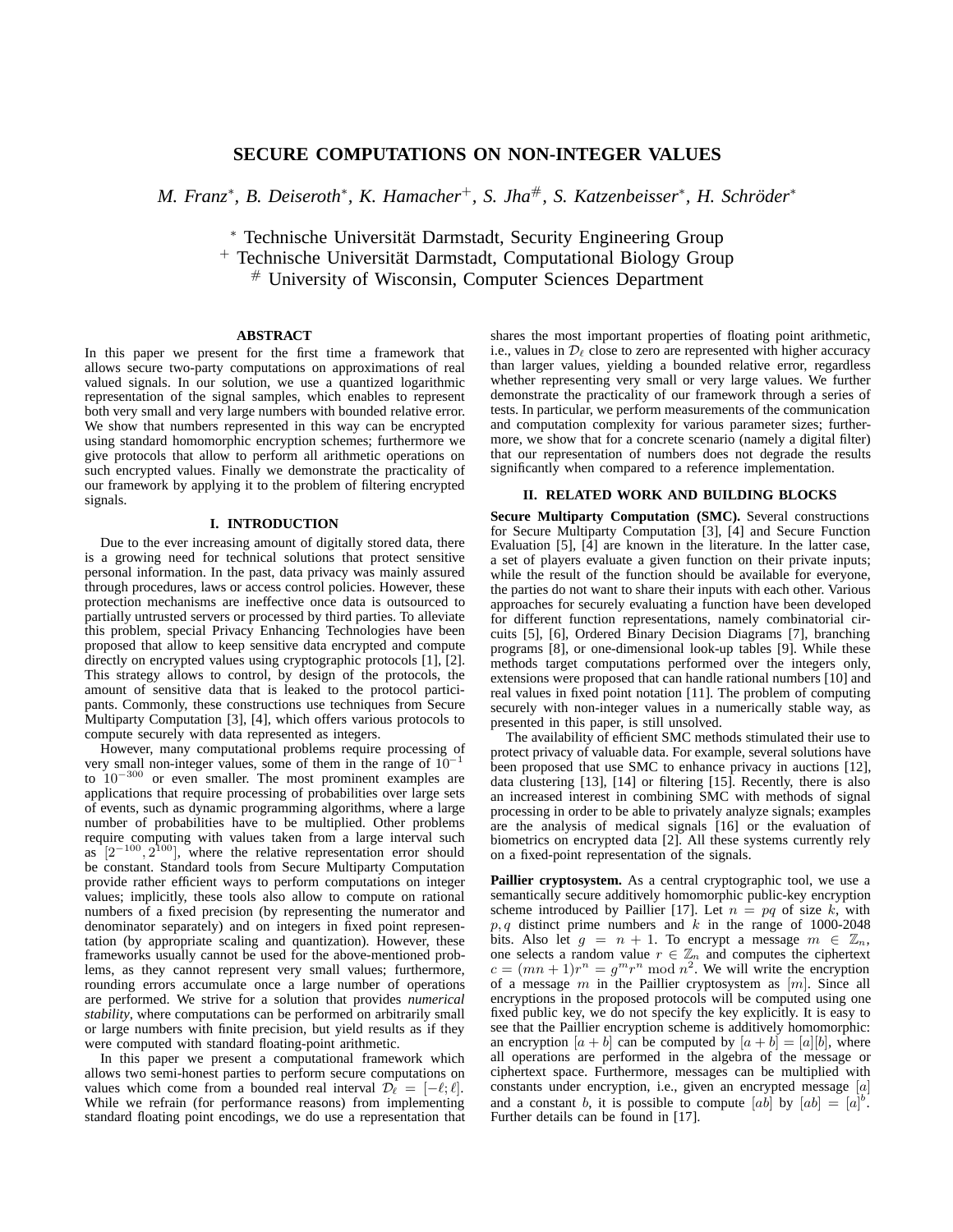**Secure multiplications.** While additions and multiplications with constants are immediately possible when using homomorphic encryption, multiplications of ciphertexts require execution of a cryptographic protocol. In this work, we often require a multiplication protocol for a two party scenario as follows: Party A holds a private key for some Paillier public key *n*. Party *B* holds two encrypted values [a], [b] and should obtain an encryption [ab]. This encrypted values [a], [b] and should obtain an encryption [ab]. This can be achieved as follows: party B generates two random values can be achieved as follows: party  $\beta$  generates two random values  $r_a, r_b \in_R \mathbb{Z}_n$  and computes encryptions  $[a + r_a]$  and  $[b + r_b]$ . B sends these values to  $A$ , who subsequently decrypts, multiplies them and sends an encryption  $[(a + r_a)(b + r_b)]$  back to party  $\beta$ . Party  $\beta$  now recovers the product by computing

$$
[ab] = [(a + r_a)(b + r_b)][b]^{-r_a}[a]^{-r_b}[-r_a r_b].
$$

If a and b are binary values from  $\{0, 1\}$ , then the operations become much more lightweight. In this case the blinding factors  $r_a$ ,  $r_b$  can also be chosen as binary values. Party A now sends  $[a \oplus r_a]$  and  $[b \oplus r_b]$ , where  $\oplus$  denotes XOR, to party A who subsequently sends back the product  $[(a \oplus r_a)(b \oplus r_b)]$ . As before, using the values  $r_a, r_b$  party B recovers the result [ab]. We denote a secure multiplication by  $*$ , a secure multiplication of binary values by  $*$ .

**Comparison of encrypted values.** Sometimes we require to compare two encrypted values  $[a]$  and  $[b]$  in order to obtain the encryption of a bit  $\gamma$  indicating whether  $a \leq b$  or  $a > b$ . This problem is a variant of Yao's Millionaire's Problem and has extensively been studied in the literature; for example, an optimized protocol in the above scenario can be found in [2]. Such an operation further allows to compute the minimum of the two values  $\alpha$  and  $\delta$  in an oblivious way.

**Oblivious Pseudo-Random Function Evaluation (OPRF).** An OPRF is a two-party protocol, where one party holds a secret key  $k$  and the second party wishes to evaluate a pseudo-random function  $F_{\text{PRF}}(k, x)$  on a value x. The evaluation is oblivious in the sense that the party holding the key  $k$  does not learn  $x$ , while the other party only obtains  $F_{\text{PRF}}(k, x)$  and has no knowledge of k [18], [19], [20].

## **III. PRIVATE FUNCTION EVALUATION**

In this section we describe a protocol which will be the basis of our framework for secure computations on non-integer values. In particular, we give a two-party protocol which allows parties A and B to evaluate any complex function  $f : X \to Y$ , with  $X, Y \subset \mathbb{N}$  and  $X = [x_i; x_u] \subseteq [-2^{\kappa} + 1; 2^{\kappa}]$  in a private way:<br>This primitive allows to evaluate f on an encryption [x] of a value This primitive allows to evaluate f on an encryption [x] of a value  $x \in X$ , producing an encryption  $[f(x)]$ , while keeping x and  $f(x)$  $x \in X$ , producing an encryption  $[f(x)]$ , while keeping x and  $f(x)$  secret from both parties. We will assume that party B holds an homomorphic encryption  $[x]$ , whereas party  $A$  knows the correct decryption key and assists in the computations. We further assume that all values are encrypted in the Paillier encryption scheme, thus messages come from the plaintext space  $\mathbb{Z}_n$  for some RSA modulus n (see Section II).

Our approach is based on the oblivious evaluation of a pseudorandom function and consists of two phases: one initialization and one evaluation phase. In the initialization phase,  $A$  generates a prime number p in a way that  $n \mid (p-1)$  and an element g of order n in  $\mathbb{Z}_p$ . A further selects a random element  $k \in \mathbb{Z}_n$ . These choices assure that  $g_x = g^{\frac{1}{k+x}} \pmod{p}$  is a pseudo-random function [20].<br>Let again  $X = \{-2^k - 1, ..., 2^k - 1\}$  be the set of numbers Let again  $\bar{X} = \{-2^k - 1, \ldots, 2^k - 1\}$  be the set of numbers<br>on which f operates on A prepares a table  $\mathcal T$  with two columns. on which  $f$  operates on. A prepares a table  $\mathcal T$  with two columns, where the first column contains the value  $g_z = g^{\frac{1}{k+x}}$  and the second column contains an encryption of  $f(x)$  for each  $x \in X$ . second column contains an encryption of  $f(x)$  for each  $x \in X$ .<br>Furthermore A permutes the table by sorting in ascending order Furthermore A permutes the table by sorting in ascending order according to the first row. Now  $A$  sends the table  $T$  together with an encryption of k used in the function  $g^{\frac{1}{k+x}}$  to party B.<br>In the evaluation phase, B obliviously learns an er-

In the evaluation phase,  $\beta$  obliviously learns an encryption  $[f(x)]$  for some value  $[x]$  (obliviously to himself and to party

**Protocol 1** Computing  $f(x)$  using OPRFs **Input:** Party  $\mathcal{B}: [x]$  with  $x \in X$ **Output:** Party  $\mathcal{B}: [f(x)]$ {Initialization:} 1: Party  $\mathcal{A}$ : Choose  $k \in_R \mathbb{Z}_n$ <br>for each  $x \in \mathcal{Z}$ **for each**  $x \in \mathcal{Z}$ <br>Add  $g_x = g^{\frac{1}{k+x}}$  and  $[f(x)]$  to table  $\mathcal{T}$ <br>**end end** Send  $[k]$  and sorted table  $\mathcal T$  to party  $\mathcal B$ {Evaluation:} 2: Party B: Let  $r \in_R \mathbb{Z}_n$  in  $[y'] := [r(x+k) + k] = [k]([x][k])^r$ <br>Send  $[y']$  to party  $A$ Send  $[y']$  to party A.<br>Party A: 3: Party A:  $_y^{\prime}$  $y' = \text{Decrypt}([y'])$ <br>=  $y' - k$  $y = y' - k$ <br>  $g_y = g^{(y^{-1})}$ <br>
Send  $g_y$  to 1 Send  $g_y$  to party  $\mathcal{B}$ .<br>4: Party  $\mathcal{B}$ :

Look up entry  $g_x$  in  $\mathcal T$  and obtain  $[f(x)]$ .

 $g_x = g_y^r$ <br>Look ur

A), given [k] and T, by running Protocol 1. A and B obliviously evaluate the pseudo-random function  $g_x = g^{\frac{1}{k+x}}$  on [x], where the result will be available in the clear only to B at the end of the result will be available in the clear only to  $\beta$  at the end of the protocol. This knowledge allows  $\beta$  to "look up" the desired result in the table received before by selecting the row of  $T$  that contains an encryption of  $f(x)$ . As party B does not know the key k in the clear, he cannot access other encryptions in the table, since he cannot look up their positions in  $\mathcal{T}$ .

The indirection step of computing  $g_x$  allows to use the same table  $T$  prepared in an initialization phase for multiple queries. Thus, the complexity of generating  $T$  can be amortized over a certain number of operations, yielding to a good practical performance. However, if  $\mathcal T$  is used multiple times, there is a chance that a single value will be requested more than once. This information will be leaked to party  $\beta$ . Depending on the application scenario, this may be acceptable if this event happens rarely. Note that party  $\beta$ will have no information which value was queried more than once; furthermore, he will not learn any information on values queried only once. To limit this information flow, the table  $T$  can be updated periodically after a number of queries have been performed: to this end, party  $A$  runs the initialization phase again and provides party  $\beta$  with the new table and a new key [k<sup>-</sup><br>Connectance, Batty  $\beta$  obtains the correct ].

*Correctness.* Party B obtains the correct value  $g_x$ , as  $g_x = g_y^r = (x^{-1})^r$ ,  $(x^{-1})^r = (x^{-1})^r$ ,  $(x^2 + k)^{-1}$ , A party, A used the same  $(g^{y^{-1}})^r = (g^{(r(x+k))^{-1}})^r = g^{(x+k)^{-1}}$ . As party A used the same value k when generating the table  $\mathcal T$  party A will retrieve a correct value k when generating the table  $\mathcal{T}$ , party  $\mathcal A$  will retrieve a correct encryption of  $f(x)$ . encryption of  $f(x)$ .

*Security.* The table  $T$  itself does not leak any information: the first row consists only of pseudo-random elements, whereas the second one contains semantically secure Paillier encryptions.

On computation of the value  $g_x$ , information can only be leaked<br>en party A decrypts the value  $[y']$  or when party B obtains the when party A decrypts the value [y'] or when party B obtains the value  $\omega$  is obtinated by multiplicative value  $g_y$ . However, the value  $y'$  is obfuscated by multiplicative<br>blinding and therefore is indistinguishable from a value chosen blinding and therefore is indistinguishable from a value chosen uniformly at random from  $\mathbb{Z}_n$ . Furthermore, under the Decisional q-Diffie-Hellman Inversion Assumption (see [20]) party  $\beta$  can not, in particular, compute the discrete logarithm for  $g_y$  to base g in  $\mathbb{Z}_p$ , thus no information can be inferred from seeing  $g_y$ .

**Optimizations.** As  $T$  can become very large, depending on the choices made for  $f$  and  $X$ , we present several optimizations to the OPRF construction which help to decrease the size of  $\mathcal{T}$ .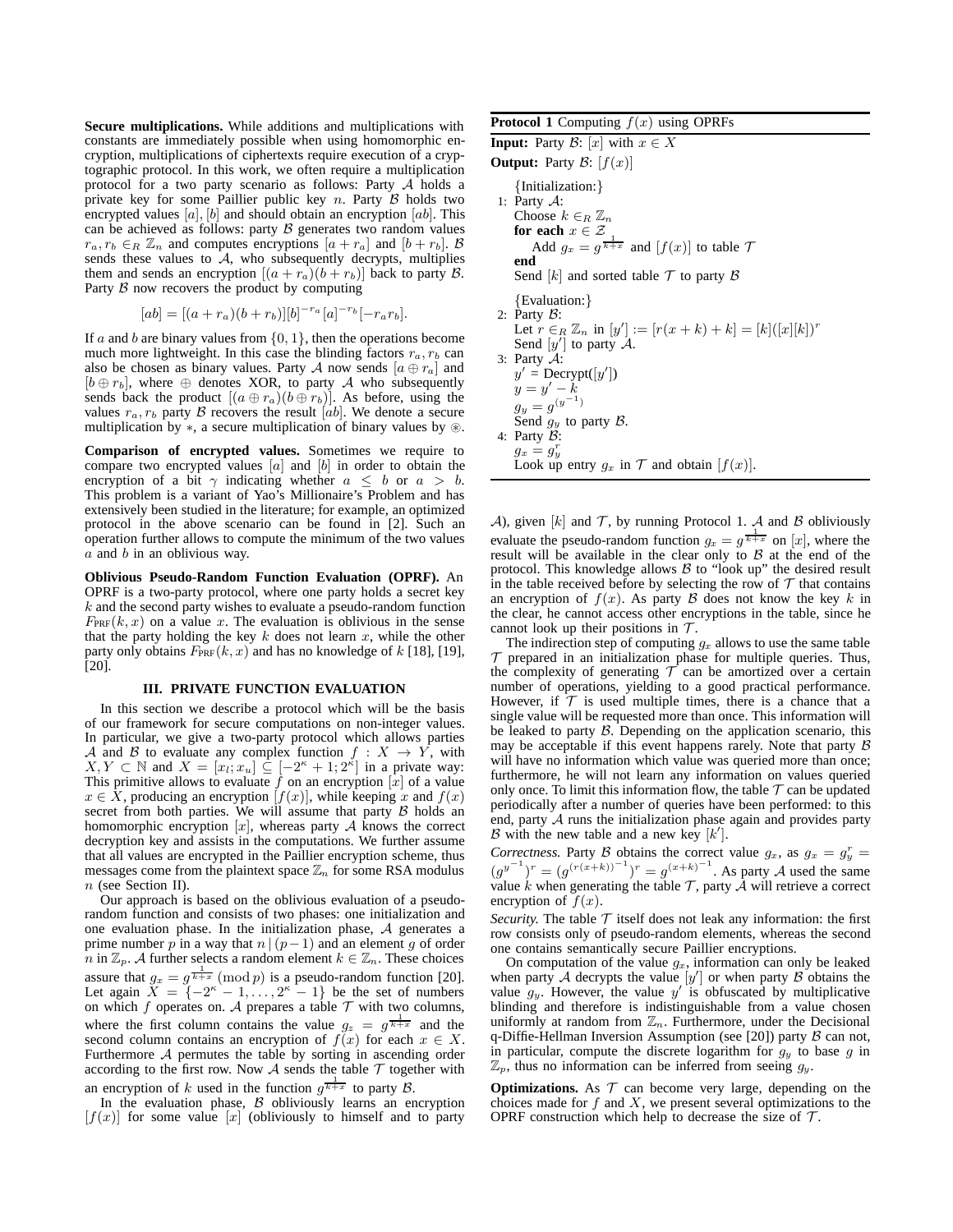*Table index.* As each  $g_z$  is a random value of approximately 1024 bits, but  $T$  has at most  $|T| \ll 2^{1024}$  entries, it is sufficient to choose only the least significant bits of  $g_x$  as an index. For example, for realistic examples such as  $|\mathcal{T}| = 2^{16}$  it suffices to choose the 32 least significant bits.

*Statistical hiding.* Also the size of the second column can be reduced. Let  $u > 0$  and  $r_0, \ldots, r_u$  be random  $\omega$ -bit numbers, where  $\omega$  is a security parameter. Rather than storing an encryption of the value  $f(x)$  in the table  $\mathcal{T}$ , it suffices to store a value  $f(x)+r$ , where  $r = \sum_{i=0}^{n} \alpha_i \cdot r_i$  is a linear combination of random values<br> $r_0, \ldots, r_u$ . If we provide party B with encryptions [*ri*], and if the  $r_0, \ldots, r_u$ . If we provide party B with encryptions  $[r_i]$ , and if the values  $\alpha_i$  are chosen pseudo-randomly, i.e., by extracting them as random chunks (of small bit-length) of the value  $g_z$ , then party  $\beta$ can reconstruct the value  $f(x)$  by encrypting the table entry in row with index  $g_z$  and then subtracting  $[\alpha_i r_i]$ . As long as party B does not access more than  $u - 1$  blinded values from table  $\mathcal T$  (which not access more than  $u - 1$  blinded values from table  $T$  (which each gives him a linear combination of the form  $\sum_{i=0}^{u} \alpha_i \cdot r_i$ ), the values  $r_i$  remain hidden and thus also the values  $f(x)$  remain the values  $r_i$  remain hidden and thus also the values  $f(x)$  remain statistically hidden from  $\mathcal B$ . statistically hidden from B.

### **IV. SECURE COMPUTATIONS ON REALS**

In this section we present a framework which allows two parties to perform secure computations on values from some interval  $\mathcal{D}_{\ell}^{\dagger} = [-\ell; +\ell] \subset \mathbb{R}$ . Note that we describe the framework in its full generality: in case that computations are performed only on its full generality; in case that computations are performed only on a limited set of numbers (e.g., only on probabilities in the interval  $[0; 1]$ ) further optimizations are possible.

## **IV-A. Data Representation**

We start by giving a description of how values from the real domain  $\mathcal{D}_{\ell}$  will be represented. We require the representation to meet the following conditions:

- First, the scheme should allow a representation as integer values, in order to use efficient methods from generic Secure Multiparty Computation for some sub-problems.
- Second, the representation should have a similar behavior as floating point arithmetic: the precision for numbers close to 0 should be higher than for numbers far away from 0. This is desirable in order to achieve a bounded relative error when representing both very small and rather big numbers.
- The data encoding should allow us to perform certain arithmetic operations directly on the encoded values.

Our solution to this problem builds on the work of Kingsbury and Rayner [21]. We use a logarithmic representation for the numbers in the interval  $\mathcal{D}_\ell = [-\ell; \ell]$  with  $\ell > 0$ . Let  $S \in \mathbb{N}$  be a scaling factor,  $B > 0$  a suitable base for some logarithm and C be a constant with  $B > 0$  a suitable base for some logarithm and C be a constant with  $C \geq \ell$ . We represent a value  $x \in \mathcal{D}_{\ell}$  as a tuple  $(\rho_x, \sigma_x, \tau_x)$ . Here,<br> $\rho_x \in \{0, 1\}$  is a flag indicating whether the represented number is  $\rho_x \in \{0, 1\}$  is a flag indicating whether the represented number is zero, i.e.,  $\rho_x = 1$  if x is not equal to zero and  $\rho_x = 0$  otherwise. Similarly,  $\sigma_x$  encodes the sign, i.e.,  $\sigma_x = 1$  if  $x \ge 0$  and  $\sigma_x = -1$ otherwise. If  $\rho_x = 1$  we compute an encoding  $\tau_x$  of the absolute value as  $\tau = [-S, \log |(x|)]$  where  $[,]$  denotes rounding to value as  $\tau_x = \left[-S \cdot \log_B\left(\frac{|x|}{C}\right)\right]$ , where  $\left[\cdot\right]$  denotes rounding to the nearest integer. In case of  $\rho_x = 0$  both  $\sigma_x$  and  $\tau_x$  can contain the nearest integer. In case of  $\rho_x = 0$  both  $\sigma_x$  and  $\tau_x$  can contain arbitrary values. If we limit the space for the values  $\tau_x$  to some arbitrary values. If we limit the space for the values  $\tau_x$  to some interval  $[0; 2^{\kappa} - 1]$  by storing  $\tau_x$  as  $\kappa$ -bit number, we can exactly represent a set of  $2^{\kappa+1} + 1$  distinct numbers from  $\mathcal{D}_{\ell}$ .

We denote the representation of any given  $x \in \mathcal{D}_{\ell}$  in  $\mathcal{L}_{\kappa} :=$ <br>  $1 \times \{-1, 1\} \times \{0, \ldots, 2^{\kappa} - 1\}$  by  $\overline{x}$ . The backward transfor- $\{0,1\} \times \{-1,1\} \times \{0,\ldots,2^{\kappa}-1\}$  by  $\overline{x}$ . The backward transformation  $\mathcal{L}_{\kappa} \to \mathcal{D}_{\ell}$  is given by

$$
(\rho_x, \sigma_x, \tau_x) \mapsto \rho_x \cdot \sigma_x \cdot C \cdot B^{(-\tau_x/S)}
$$

## **IV-B. Parameters**

According to the desired level of accuracy and the size  $\ell$  for the erval of represented numbers the parameters  $S, B, C$  and  $\kappa$  can interval of represented numbers the parameters  $S, B, C$  and  $\kappa$  can be adjusted. We first note that for each pair  $(S_1, B_1)$  and a base  $B_2$  there exists a unique  $S_2$  such that  $S_1 \log_{B_1}(x) = S_2 \log_{B_2}(x)$ 

for all  $x \in \mathbb{R}^+$ . Thus it suffices to consider only one fixed base B and adjust the parameters  $S, C$  and  $\kappa$  accordingly.

The relative distance  $\Delta x/x$  between two subsequent numbers in  $\mathcal{D}_{\ell}$ , which can exactly be represented in our encoding, is

$$
\Delta x/x = \frac{C \cdot B^{-\tau_x/S} - C \cdot B^{-(\tau_x+1)/S}}{C \cdot B^{-\tau_x/S}}
$$
  
= 1 - B<sup>-1/S</sup>, (1)

and thus depends only on B and S. To achieve a fixed maximum relative error  $\Delta x/x$  it thus suffices to fix a base B and compute S relative error  $\Delta x/x$  it thus suffices to fix a base B and compute S<br>as  $S = -(\log_2(1 - \Delta x/x))^{-1}$  For example for a base  $B = 2$ as  $S = -(\log_B(1 - \Delta x/x))^{-1}$ . For example, for a base  $B = 2$  and scaling factor  $S = 100$ , the maximal relative representation and scaling factor  $S = 100$ , the maximal relative representation error is given by  $6.9 \cdot 10^{-3}$ . error is given by  $6.9 \cdot 10^{-3}$ .<br>Other factors to consider

Other factors to consider when choosing the parameters are the smallest and the greatest positive value which can be represented; in our encoding we have  $C \cdot B^{-(2^{\kappa}-1)/S}$  for the minimal and  $C \cdot B^{-1/S}$  for the maximal positive value. As the scheme represents numbers from the interval  $\mathcal{D}_{\ell}$ , we choose C as  $C > \ell \cdot B^{1/S}$ .<br>Thus, for most choices of S and B we can let  $C \approx \ell$ . For fixed Thus, for most choices of S and B we can let  $C \approx \ell$ . For fixed S, B and C, we can set the parameter  $\kappa$  to adjust the smallest  $S, B$  and C, we can set the parameter  $\kappa$  to adjust the smallest number which can be represented by the scheme. For example, for parameter values of  $C = 1, B = 2, S = 100$  and  $\kappa = 16$  the smallest positive value that can be represented is  $5.25 \cdot 10^{-198}$ . In addition,  $\kappa$  influences the number of values from  $\mathcal{D}_{\ell}$  which can<br>be represented exactly. There are no general guidelines on how be represented exactly. There are no general guidelines on how to choose the parameters; they must be chosen according to the problem domain. Usually, this process involves an experimental analysis of the propagation of errors during the computation.

## **IV-C. Arithmetic Operations**

We will now describe how to perform basic arithmetic operations on encoded values  $\overline{x}, \overline{y} \in \mathcal{L}_{\kappa}$ .

**Multiplication and Division.** Due to the logarithmic representation it is quite easy to compute an encoding  $\overline{xy}$  of the product  $x \cdot y$ , given encodings  $\overline{x}$  and  $\overline{y}$ . Let  $\tau_{C^2} = \lceil \overline{S} \cdot \log_B(C) \rceil$ . The function

$$
\begin{aligned} \textbf{LPROD}(\overline{x}, \overline{y}) &= \textbf{LPROD}((\rho_x, \sigma_x, \tau_x), (\rho_y, \sigma_y, \tau_y)) \\ &= (\rho_x \cdot \rho_y, \sigma_x \cdot \sigma_y, \tau_x + \tau_y - \tau_{C^2}) \\ &= \overline{xy} \end{aligned} \tag{2}
$$

achieves the desired functionality. Note that  $\mathbf{LPROD}(\overline{x}, \overline{y}) = \overline{xy}$ : If either  $x = 0$  or  $y = 0$ , then also  $\overline{xy}$  is an encoding of zero, and if both  $x, y \neq 0$  then

$$
\tau_{xy} = \tau_x + \tau_y - \tau_{C^2}
$$
  
= -S \log\_B(x/C) - S \log\_B(y/C) - S \log\_B(C)  
= -S \log\_B(xy/C).

Dividing two numbers  $\overline{x}, \overline{y} \in \mathcal{L}_{\kappa}$  with  $y \neq 0$  is similar:

$$
\text{LDIV}(\overline{x}, \overline{y}) = \text{LDIV}((\rho_x, \sigma_x, \tau_x), (\rho_y, \sigma_y, \tau_y))
$$
  
=  $(\rho_x, \sigma_x \cdot \sigma_y, \tau_x - \tau_y + \tau_{C^2})$  (3)  
=  $\overline{x/y}$ .

**Addition and Subtraction.** Given  $\overline{x}$  and  $\overline{y}$ , computing  $\overline{x + y}$  and  $\overline{x-y}$ , which will be denoted by **LSUM** and **LSUB** in the sequel, is more involved. We first note that in order to compute a subtraction, it suffices to swap the sign  $\sigma_y$  of  $\overline{y}$  and then perform an addition. Thus we limit ourselves to describe the addition here. The new sign of  $\sigma_{x+y}$  of the value  $\overline{x+y}$  depends on the values  $\sigma_x, \sigma_y$  as well as  $\tau_x$  and  $\tau_y$ . Let  $\lambda_1, \lambda_2 \in \{0, 1\}$ , where  $\lambda_1 = 1$  if  $\tau_x < \tau_y$  and  $\lambda_1 = 0$  otherwise, and  $\lambda_2 = 1$  if  $\tau_x = \tau_y$  and  $\lambda_2 = 0$  otherwise. Then  $\sigma_{x+y} = \sigma_x + \lambda_1 \cdot (\sigma_y - \sigma_x)$ . The new value  $\rho_{x+y}$  can be obtained by

$$
\rho_{x+y} = (1 - \lambda_2(\sigma_x \sigma_y + 1)2^{-1})(\rho_x + \rho_y - \rho_x \cdot \rho_y).
$$
 (4)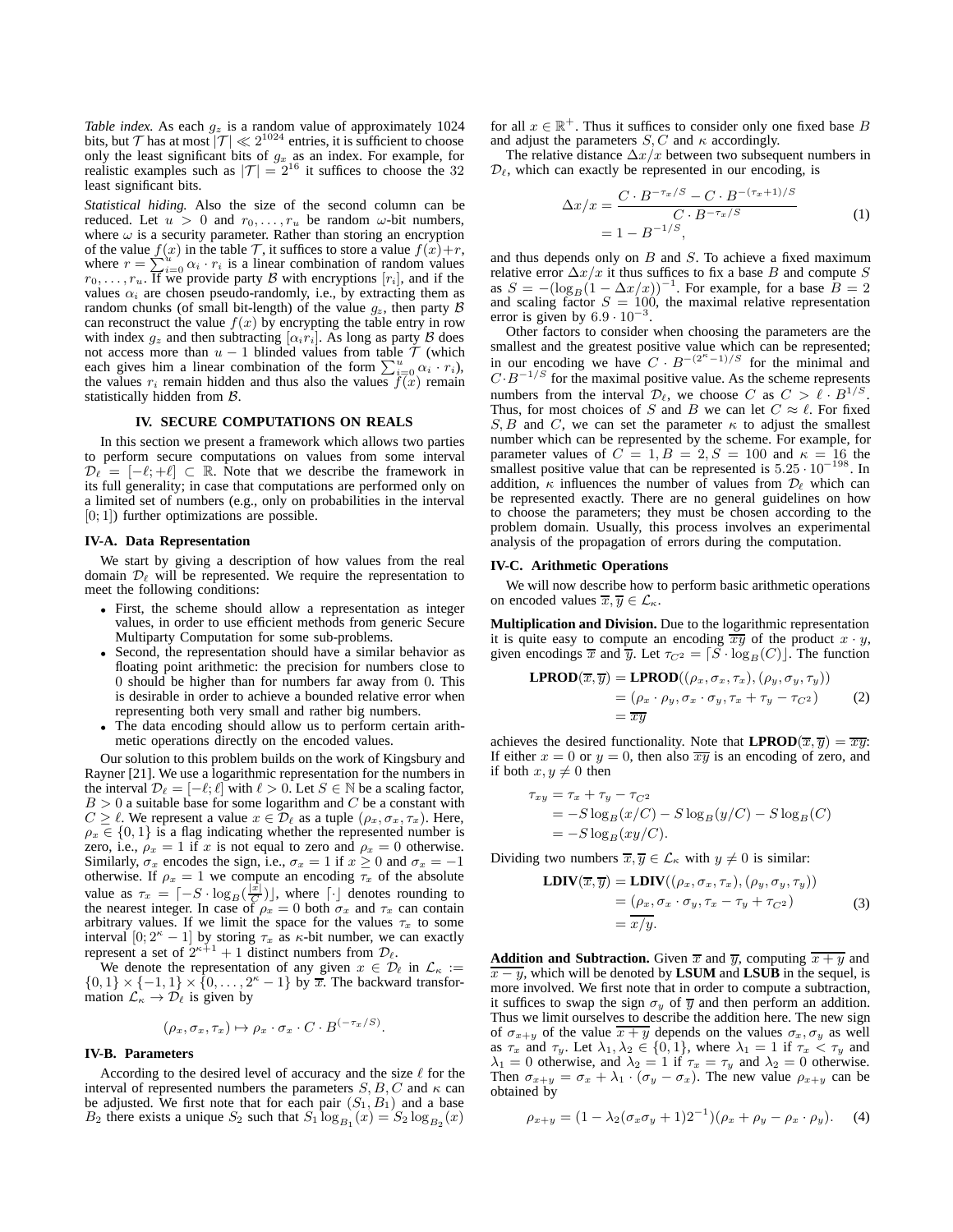For  $x, y \neq 0$  with the same sign,  $\tau_{x+y}$  can be computed using the *Kingsbury-Rayner-Formula* [21]:

$$
\tau_{x+y} = \tau_y - S \cdot \left[ \log_B \left( 1 + B^{(\tau_x - \tau_y)/S} \right) \right]. \tag{5}
$$

If the signs of  $x$  and  $y$  differ, we have

$$
\tau_{x-y} = \tau_y - S \cdot \left[ \log_B \left( 1 - B^{(\tau_x - \tau_y)/S} \right) \right]. \tag{6}
$$

This leads to the general formula for arbitrary  $\overline{x}$  and  $\overline{y}$ :

$$
\tau_{x\pm y} = \rho_x \tau_x + \rho_y \tau_y + \rho_x \rho_y
$$

$$
(-S \left[ \log_B \left( 1 \pm B^{(\tau_x - \tau_y)/S} \right) \right] - \tau_x). \tag{7}
$$

## **IV-D. Secure Operations**

In this section we describe how to perform secure computations on values that are represented by the encoding described in Section IV-A. In this paper, we assume a two-party scenario, where computation is interactively performed by parties  $A$  and  $B$ . Party A has generated secret keys in the past and is thus the only party who has access to the private key. We encrypt each component of  $\overline{x} \in \mathcal{L}_{\kappa}$  separately and denote the encryption  $[\overline{x}]$  of  $\overline{x}$  by  $|\overline{x}| = (|\rho_x|, |\sigma_x|, |\tau_x|).$ 

**Multiplication and Division.** The arithmetic operations **LPROD** and **LDIV** can be computed in a straightforward manner by utilizing the properties of homomorphic encryption (see Section II) to implement Equations (2) and (3). The product operation requires two secure binary multiplications:

$$
\overline{[xy]} = \textbf{LPROD}([\overline{x}], [\overline{y}])
$$
  
= ([\rho\_x] \otimes [\rho\_y], [\sigma\_x] \otimes [\sigma\_y], [\tau\_x] [\tau\_y] [\tau\_{C^2}]^{-1}).

For  $y \neq 0$  the division can be computed by:

$$
[x/y] = \text{LDIV}([\overline{x}], [\overline{y}])
$$
  
= ([\rho\_x], [\sigma\_x] \circledast [\sigma\_y], [\tau\_x] [\tau\_y]^{-1} [\tau\_{C^2}]).

**Subtraction.** As noted above, the operation **LSUB** can be transformed into a sum **LSUM** by using the homomorphic properties of the encryption:

$$
\begin{aligned} \n\overline{[x-y]} &= \text{LSUB}([\overline{x}], [\overline{y}]) \\ \n&= \text{LSUB}(([\rho_x], [\sigma_x], [\tau_x]), ([\rho_y], [\sigma_y], [\tau_y])) \\ \n&= \text{LSUM}(([\rho_x], [\sigma_x], [\tau_x]), ([\rho_y], [\sigma_y]^{-1}, [\tau_y])). \n\end{aligned}
$$

**Addition.** In the following we describe the operation **LSUM** that securely adds two encrypted values  $[\overline{x}]$  and  $[\overline{y}]$ . The flags  $[\sigma_{x+y}]$ and  $[\rho_{x+y}]$  of the result can be computed in a straightforward manner once encryptions  $[\lambda_1]$  and  $[\lambda_2]$  are available: manner once encryptions  $[\lambda_1]$  and  $[\lambda_2]$  are available:

$$
[\sigma_{x+y}] = [\sigma_x]([\lambda_1] * [\sigma_y - \sigma_x])
$$

and

$$
[\rho_{x+y}] = \delta_1 * \delta_2, \text{ where}
$$
  
\n
$$
\delta_1 = [1]([\lambda_2] * (([\sigma_x] * [\sigma_y])[1])^{2^{-1}})^{-1} \text{ and } \delta_2 = [\rho_x] [\rho_y] ([\rho_x] * [\rho_y])^{-1},
$$
\n(8)

due to Equation (4). Encryptions of  $\lambda_1, \lambda_2$  can be obtained by using standard methods for secure computations (see Section II).

The main difficulty when computing the sum  $\overline{x + y}$  of two encrypted values  $[\overline{x}]$ ,  $[\overline{y}]$  consists of computing  $\tau_{x+y}$ . This can<br>be achieved by first computing a value  $[z] = [\tau_x - \tau_y]$  and then be achieved by first computing a value  $[z]=[\tau_x - \tau_y]$  and then evaluating the function  $f_+(z) = S$ . [log  $(1 + B^{z/S})$ ] if  $\sigma = \sigma$ evaluating the function  $f_+(z) = S \cdot \left[ \log_B(1 + B^{z/S}) \right]$  if  $\sigma_x = \sigma_y$ , according to Equation (5), and  $f_-(z) = S \cdot \left[\log_B(1 - B^{z/S})\right]$  if  $\sigma_x = -\sigma_y$ , according to Equation (6). Note that z takes on values

in the interval  $\{-2^k - 1, \ldots, 2^k - 1\}$ . The final encryption  $[\tau_{x+y}]$ can then be computed as

$$
[\tau_{x+y}] = ([\rho_x] * [\tau_x])([\rho_y] * [\tau_y])([\rho_x] \otimes [\rho_y]) * ([f(z)][\tau_x]^{-1}),
$$

where

$$
[f(z)] = [(1 + \sigma_x \sigma_y)2^{-1} f_+(z) + (1 - \sigma_x \sigma_y)2^{-1} f_-(z)]
$$
  
= 
$$
(([1]([\sigma_x] * [\sigma_y])^{2^{-1}}) * [f_+(z)]) \cdot
$$

$$
(([1]([\sigma_x] * [\sigma_y])^{-1})^{2^{-1}} * [f_-(z)]),
$$

which directly evaluates Equation (7) on encrypted values. Thus,  $[\tau_{x+y}]$  can be computed by secure multiplications once encryptions  $[f_+(z)]$  and  $[f_-(z)]$  are available. Computations for  $[f_+(z)]$  and  $[f_-(z)]$  have to be done in a way that no party gains any information about z or  $f_{\pm}(z)$ . Since both functions are very difficult to compute analytically on encrypted values, we compute them by running the lookup-table based primitive described in Section III.

*Computations on positive values.* In case that computations are performed only on positive values (such as probabilities in the interval  $[0, 1]$ ), we can further simplify the representation of values, as  $\sigma_x$  will always be set to one. Thus, computing the new sign can be omitted, while other arithmetic operations can be simplified. For example, to compute an addition, the value  $\rho_{x+y}$  can be computed as  $[\rho_{x+y}] = [\rho_x][\rho_y]([\rho_x] * [\rho_y])^{-1}$ , requiring only one secure multiplication, instead of evaluating Equation (8), which requires 4 secure multiplications.

## **V. EXPERIMENTAL RESULTS**

In this section we present experimental results to show that the framework introduced in Section IV yields efficient solutions that enable the processing of encrypted real-valued signals. To this end, we first consider the complexity of the basic operations and subsequently show that the framework can be used to filter digital signals privately and accurately.

## **V-A. Experimental Setup**

The framework for privacy-preserving arithmetic operations, as described in Section IV, has been implemented in C++ using the GNU GMP library version 5.0.1, in order to determine performance and reliability. Tests were performed on a computer with two 2.1 GHz AMD Opteron quad-core processors and 4GB of RAM running Linux. Both parties  $A$  and  $B$  were modeled as different threads of one program, exchanging messages with each other; thus the reported computation complexities do not include network latency. To each thread we assigned some helper threads which allowed to distribute the computational load on multiple cores; in particular, independent operations (such as pre-computing randomness for Paillier encryption or tables for the **LSUM** operation) were performed in parallel, to obtain an equally distributed load on all cores.

#### **V-B. Complexity of LSUM**

Since computing the sum of two encoded elements is the most complex basic operation, we focus on an analysis of **LSUM**, implemented by the OPRF construction of Section III including all mentioned optimizations. Its memory usage and computation complexity is dominated by storing and computing the table  $\mathcal{T}$ , which grows linearly with the table size  $|\mathcal{T}|$ . For the experiment we measured the time required to set up a table for the OPRF construction (initialization step in Protocol 1) and perform 128 evaluations of the **LSUM** over the same table. Figure 1 depicts the amortized complexity of a single **LSUM** operation. The left axis shows the number of operations that can be performed within one second, depending on the size  $|\mathcal{T}|$ , where preparation of the OPRF table is amortized over all 128 invocations of **LSUM**. The the right axis plots the memory usage of one **LSUM** operation, where again the size of the table is amortized over the number of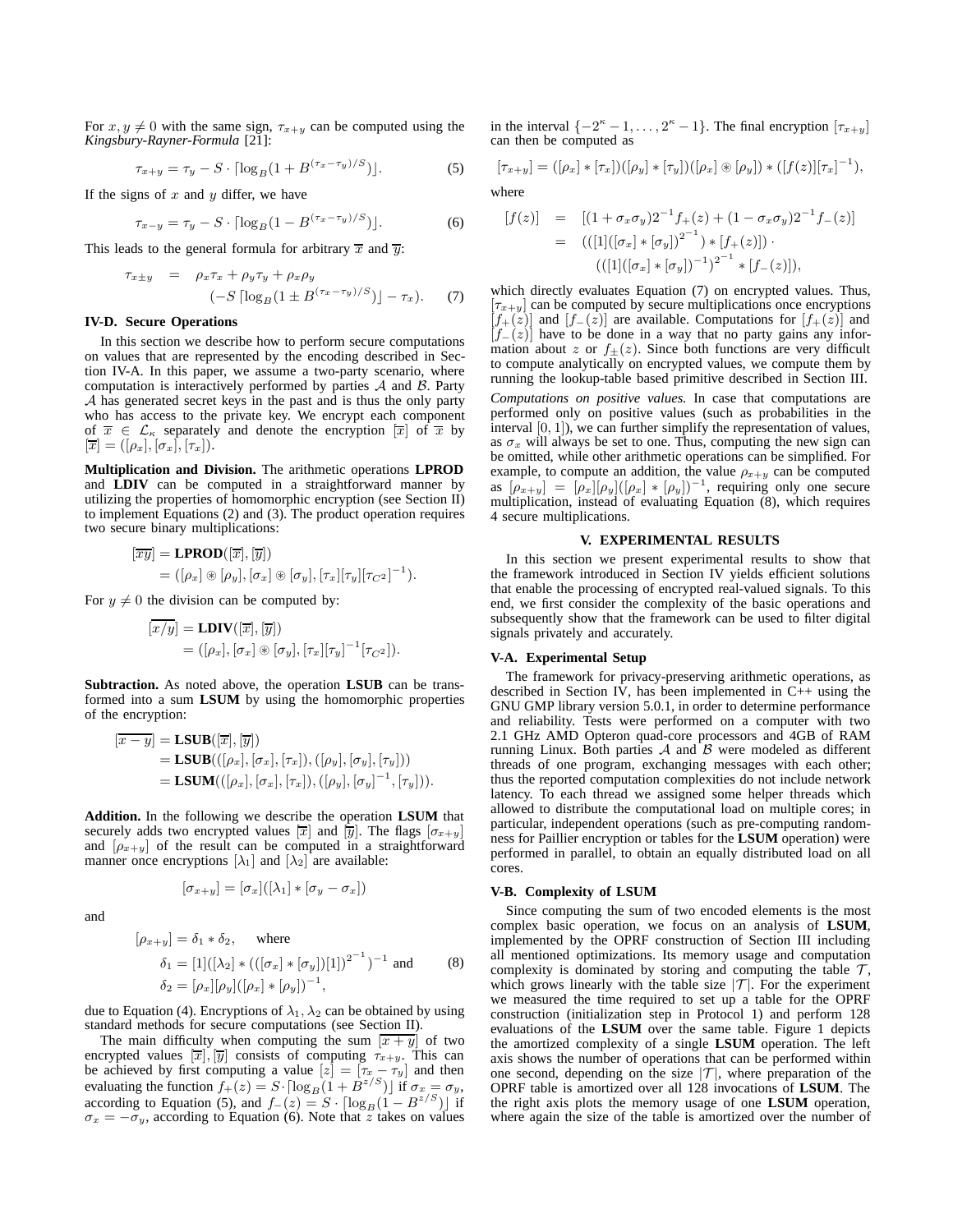

**Fig. 1**. Performance of the **LSUM** operation depending on the table size  $|\mathcal{T}|$ .



**Fig. 2**. Digital filter for different parameters S.

operations. We see that the latter indeed scales perfectly linear with the table size, while 147 to 306 secure **LSUM** operations can be performed within one second on the tested hardware platform.

Note that there is a tradeoff between accuracy and complexity. The number of values of the interval  $D_{\ell}$  that can be represented without error in our encoding is determined by both the table without error in our encoding is determined by both the table size  $|\mathcal{T}|$  and the parameter S. The larger this number, the better the accuracy, due to smaller rounding errors. At the same time, complexity of the **LSUM** operation grows linearly in  $|T|$ .

### **V-C. Digital filters**

In order to demonstrate the reliability of the proposed framework, we consider the use case of digitally filtering encrypted realvalued signals. In particular, we have implemented an averaging filter  $f_n(x) = \sum_{i=1}^n \frac{1}{n} x_i$  and tested its performance when applied<br>to signals whose components  $x_i$  are randomly chosen positive 8to signals whose components  $x_i$  are randomly chosen positive 8bit numbers. We fixed the parameters of the number representation as  $B = 2.71$  (i.e. we use the natural logarithm) and consider the cases of  $S_1 = 60$ ,  $S_2 = 120$  and  $S_3 = 500$ . For each parameter  $S_i$ , the table sizes  $\mathcal{T}_1 = 500, \mathcal{T}_2 = 1200, \mathcal{T}_3 = 5000$  were chosen in a

way that they can represent the smallest and biggest value occuring during the computation. Figure 2 depicts the relative error of the filtered signal coefficients, when compared to a standard floating point implementation: the x-axis depicts the length of the filter (and thus the number of dependent operations) and the y-axis plots the relative error. We repeated the experiment 20 times with randomly chosen signals and depict the average relative error as well as the maximum and minimum values. The experiments show that for even small values such as  $\frac{1}{n} = \frac{1}{800} = 1.25 \cdot 10^{-3}$  accurate results can be achieved (with a relative error of less than 1% for  $S = 500$ ). can be achieved (with a relative error of less than  $1\%$  for  $S = 500$ ).

## **VI. CONCLUSIONS**

In this paper we presented for the first time a framework that allows to compute securely with values taken from a real interval in a numerically stable way. To be able to process both very small and very large values, we chose a logarithmic encoding and provided secure two-party protocols to perform all arithmetic operations on encoded values in an oblivious way. To demonstrate its practicality, we implemented the framework and performed measurements to show that the most complex operation (the addition) can be performed in a reasonable amount of time; furthermore we analyzed the propagation of quantization errors when applied to the problem of privately filtering signals.

## ACKNOWLEDGEMENTS

This work was supported in part by the German Research Foundation (DFG) and the Center for Advanced Security Research Darmstadt (CASED). Kay Hamacher gratefully acknowledges financial support by Fonds der chemischen Industrie.

## **VII. REFERENCES**

- [1] Justin Brickell, Donald E. Porter, Vitaly Shmatikov, and Emmett Witchel, "Privacy-preserving remote diagnostics," in *ACM Conference on Computer and Communications Security*, 2007, pp. 498–507.
- [2] Zekeriya Erkin, Martin Franz, Jorge Guajardo, Stefan Katzenbeisser, Inald Lagendijk, and Tomas Toft, "Privacy-preserving face recognition," in *Privacy Enhancing Technologies Symposium (PET)*, 2009, pp. 235–253.
- [3] Ronald Cramer, Ivan Damgård, and Jesper Buus Nielsen, "Multiparty computation from threshold homomorphic encryption," in *EUROCRYPT*, 2001, pp. 280–299.
- [4] A. C.-C. Yao, "Protocols for Secure Computations (Extended Abstract)," in *Annual Symposium on Foundations of Computer Science — FOCS '82*. November 3-5, 1982, pp. 160–164, IEEE.
- [5] O. Goldreich, S. Micali, and A. Wigderson, "How to Play any Mental Game or A Completeness Theorem for Protocols with Honest Majority," in *ACM Symposium on Theory of Computing — STOC '87*. May 25-27, 1987, pp. 218–229, ACM.
- [6] M. Jacobsson and A. Juels, "Mix and match: Secure function evaluation via ciphertexts," in *Advances in Cryptology – ASIACRYPT'00*, T. Okamoto, Ed. 2000, vol. 1976 of *LNCS*, pp. 162–177, Springer-Verlag.
- [7] Louis Kruger, Somesh Jha, Eu-Jin Goh, and Dan Boneh, "Secure function evaluation with ordered binary decision diagrams," in *ACM Conference on Computer and Communications Security*, 2006, pp. 410–420.
- [8] M. Naor and K. Nissim, "Communication preserving protocols for secure function evaluation," in *ACM Symposium on Theory of Computing*, 2001, pp. 590–599.
- [9] M. Naor and K. Nissim, "Communication complexity and secure function evaluation," *Electronic Colloquium on Computational Complexity (ECCC)*, vol. 8, no. 062, 2001.
- [10] Pierre-Alain Fouque, Jacques Stern, and Jan-Geert Wackers, "Cryptocomputing with rationals," in *Financial Cryptography*, 2002, pp. 136–146.